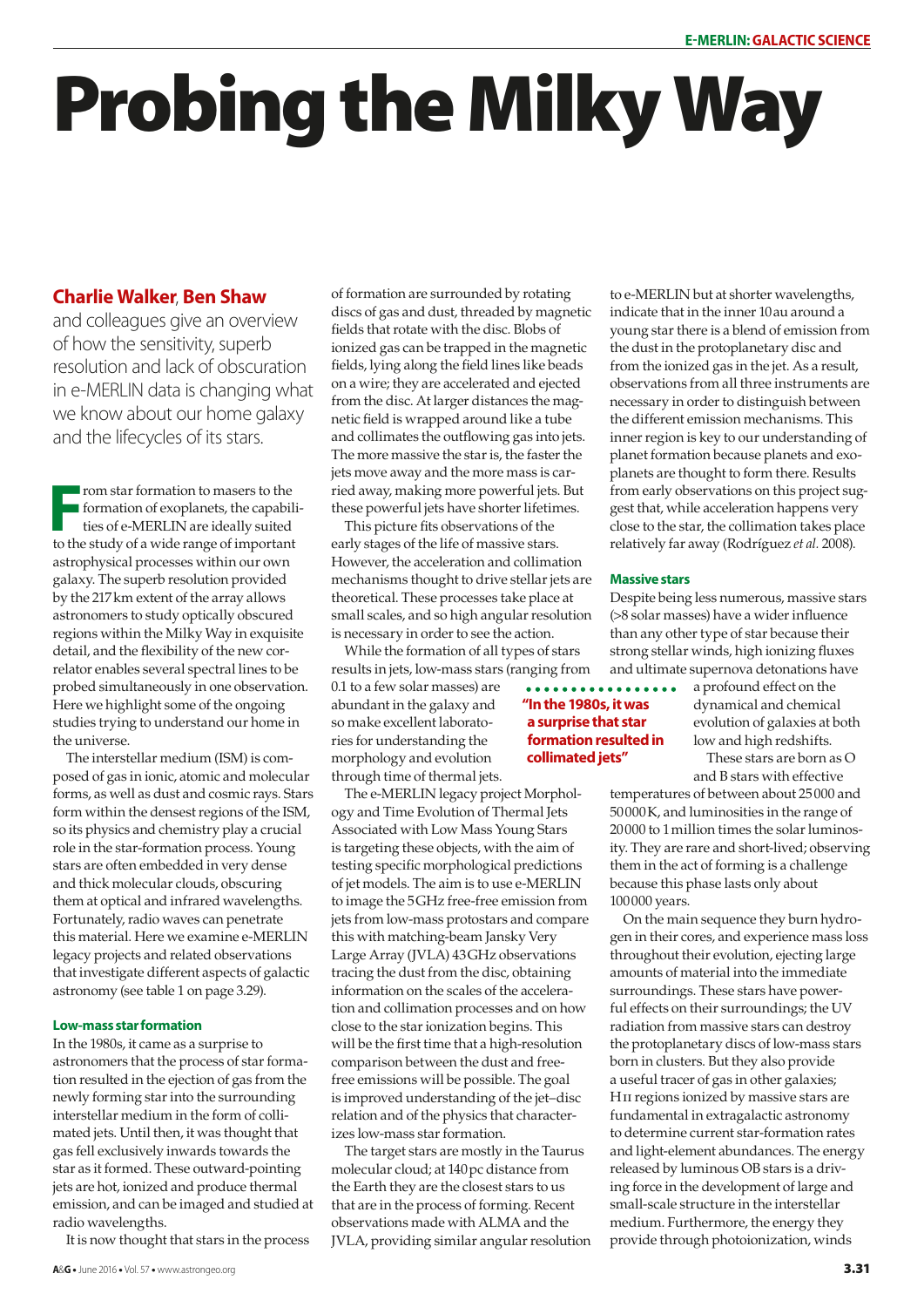and supernova explosions can result in expanding shells and super-shells within galaxies and, in extreme cases, galactic winds. The metals returned to the interstellar and intergalactic media are important for the cooling efficiency of hot gas and constitute part of the feedback loop in the chemical evolution of galaxies. On an even grander scale, massive stars were probably significant during cosmic reionization at the end of the "dark ages".

#### **Masers and massive-star formation**

One probe of the star-formation process is the cosmic maser, the microwave analogue of the laser. Maser emission takes place when there is a high enough density of a species, and where a critical population of the ions are excited above their ground state (a process called pumping), perhaps as a result of collisions or through external radiation. In these conditions, absorption of a photon induces enhanced emission, resulting in the amplified maser emission, characterized by unusually narrow line widths, anomalous line ratios and much higher equivalent temperatures resulting from the amplified radiation. As a result of requiring very specific conditions, masers are unique and important tools and are valuable signposts for active star formation and regions of extremely dense gas. Studying the spatial distribution of the masers, the velocity gradient across the region, the polarization of the lines and their velocity profiles, can help understand the physical processes and gas motions within important star-forming regions.

The OH radical produces one of the most abundant and easily detectable masers, usually found in regions of active star formation near young stellar objects. The most easily detectable transitions of the OH maser are from the ground-state main lines at 1665 and 1667MHz, and the excitedstate satellite lines at 1612 and 1720MHz. The measured properties of these spectral lines, such as the line ratios, widths, redshifts and polarization, provide detailed information about physical conditions in the circumstellar gas. However, in order to study the processes on small scales inside molecular clouds we need high resolution, and that requires interferometry – as applied here to observations of the W49 giant molecular cloud.

This giant molecular cloud lies 11kpc away in the constellation of Aquila and comprises two radio sources: the giant active star-forming region W49A, and the supernova remnant W49B. W49A is the most luminous star-forming complex in our galaxy, outside the galactic centre. It spreads over more than 50pc, with a mass of more than 100 solar masses and contains many luminous stellar clusters.



1 The star-forming complex W49A, showing multiple OH maser sites across each subregion, and velocity gradients across each collection of maser spots. The colour coding represents the velocity of each maser feature, relative to the local standard of rest. (K Asanok [Khon Kaen University, Thailand])

This region lies in the galactic plane at a distance of  $11.11_{-0.69}^{+0.79}$  kpc and contains ~40 ultra-compact Hii regions associated with a minimum of 40 OB stars (earlier than B3). Inside this complex there are several infrared peaks associated with ultra-compact Hii regions where stars are forming. Radio observations with e-MERLIN resolve these regions and show OH maser features distributed over a region of more than ~10square-arcsec towards two of these regions (Asanok *et al.* 2015). Figure 1 shows the locations of some of the prominent maser clumps in the W49A region.

#### **Dense star-forming clusters**

Cygnus-X is one of the richest regions of star formation in the galaxy, covering a patch of sky nearly 10° across (figure 2). COBRaS, the Cyg OB2 Radio Survey, is an e-MERLIN legacy project designed to perform a deep radio survey of one of the most massive star clusters in the galaxy, Cygnus OB2, focusing on the centre of the complex.

Cyg OB2 is not only very dense but also diverse, with more than 2500 OB stars and ~100 O-type stars, making it a uniquely important laboratory for studying the collective and individual properties of massive stars. At a distance of just 1.45kpc, it is also one of the closest young massive stellar clusters and offers direct comparison not only to massive clusters in general, but also

to young globular clusters and super star clusters found in galaxies with high rates of star formation. Located behind the Great Cygnus Rift, Cyg OB2 is heavily obscured at optical wavelengths, but it is an ideal target for radio studies. The very high sensitivity of the e-MERLIN survey provides a substantial improvement on previous radio work on this cluster, and the wideband capabilities of the new system enable a determination of not only the flux, but the spectral index as well, allowing observers to distinguish between thermal and nonthermal radiation.

One of the key aims of the COBRaS project is to determine how and how quickly the massive OB stars in Cyg OB2 lose their mass, a parameter that determines their evolution and ultimate fate. Radiationdriven stellar winds are considered to be the principal agent of mass loss. But current models of the mechanisms have come under challenge from recent observational results (Fullerton *et al.* 2006), that suggest that clumping in the winds can limit the mass-loss rate, highlighting the need to determine the extent of such structure within the stellar wind. The free-free radio emission produced in the stellar wind of OB stars is highly sensitive to clumping, making it a useful diagnostic. The COBRaS project will observe the region at 5GHz with the highest sensitivity and resolution;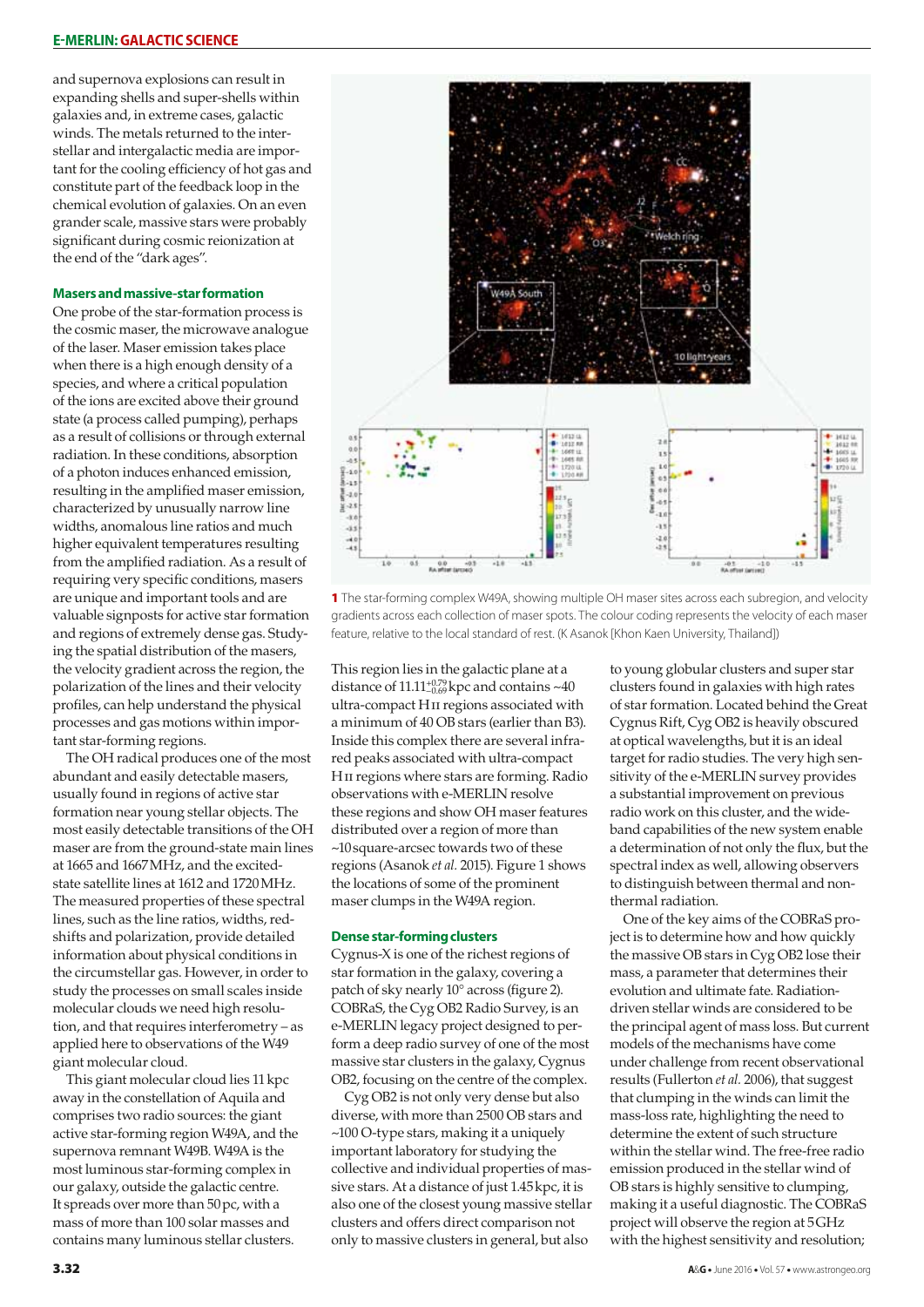

2 The Cygnus-X region as seen in the infrared. The COBRaS project is performing a deep radio survey of CygnusOB2, one of the most massive star clusters in the galaxy. (ESA/PACS/SPIRE/M Hennemann & F Motte, Laboratoire AIM Paris-Saclay, CEA/Irfu – CNRS/INSU – Univ. Paris Diderot, France)



3 Above: e-MERLIN 6.5 GHz emission (red contours) at 0.080" resolution from the massive young stellar object GL2591 (Johnston et al. in prep). A 0.4" resolution 8GHz VLA image is shown in grey contours (Johnston *et al.* 2013). Blue contours show 0.4ʺ resolution 203GHz emission (Wang *et al.* 2012) that mostly traces the dusty disc perpendicular to the radio jet as well as hints of jet emission. Right: The Gemini view of the same region. The resolution of this NIRI (Near-Infrared Imager) image is 0.4arcsec. (Gemini Observatory/AURA)

1.4GHz observations have already enabled determination of mass-loss rate limits, providing significant constraints for a number of massive stars within Cyg OB2 (Morford 2014, Morford *et al.* 2016 in prep.).

The other main aim of COBRaS is to study binary stars and the synchrotron emission caused by stationary shocks created where the winds from the two stars collide. The wide bandwidth and frequency coverage of e-MERLIN will enable the detection of these systems via the steep spectral index of the non-thermal synchrotron emission. The COBRaS data will allow us to improve our understanding of the physics involved in particle acceleration within shocks by studying in detail the individual binary systems. These observations will also enable us to study statistically the colliding-wind phenomenon and better understand its dependence on stellar and binary parameters.

In addition to observing the known binary systems within Cyg OB2, COBRaS is expected to detect a number of previously

unidentified or completely unknown binary systems within the region and the L-band observations have already provided a number of potential candidates.

#### **Feedback processes**

Another large legacy programme is Feedback Processess in Massive Star Formation. Massive-star formation is modelled as an accretion disc with, along its rotation axis, ionized jets ejected at several hundred kms–1. This picture is similar to that in low-mass young stellar objects where the jets are thought to be driven by magnetic forces. Traditionally, massive stars have not been considered magnetically active, but dominated by radiation pressure forces. A relatively new theory is that when they are forming and accreting at high rates, they can swell up to be more like red giants. They could, therefore, have convection zones and associated dynamos; evidence of magnetically driven jets may teach us a lot about the nature of the new star itself.

Previous satellite-based surveys of the



galactic plane at mid-IR wavelengths found many sources with the characteristics of massive young stellar objects, but it took 10 years of ground-based follow-up to sort out the genuine targets from others that masquerade as such. Multi-wavelength observations allow rigorous sample selection. This sample selects high mid-IR luminosity, but cool colours, indicating massive but young sources. Warmer objects (but still sub-mJy radio sources), are more evolved but have not yet ionized their surroundings. The presence of a 6GHz methanol maser also guarantees massive star formation. The targets chosen for this survey have a range of mass and infrared colours that are believed to be proxies for stellar mass and age (Rathborne *et al.* 2005). In this way the team will be able to track how the feedback characteristics change over time. For instance, are the young objects swollen and magnetic with bipolar winds (Purser *et al.* 2016), like lower mass stars, while the more evolved ones have the disc-like winds driven by radiation pressure?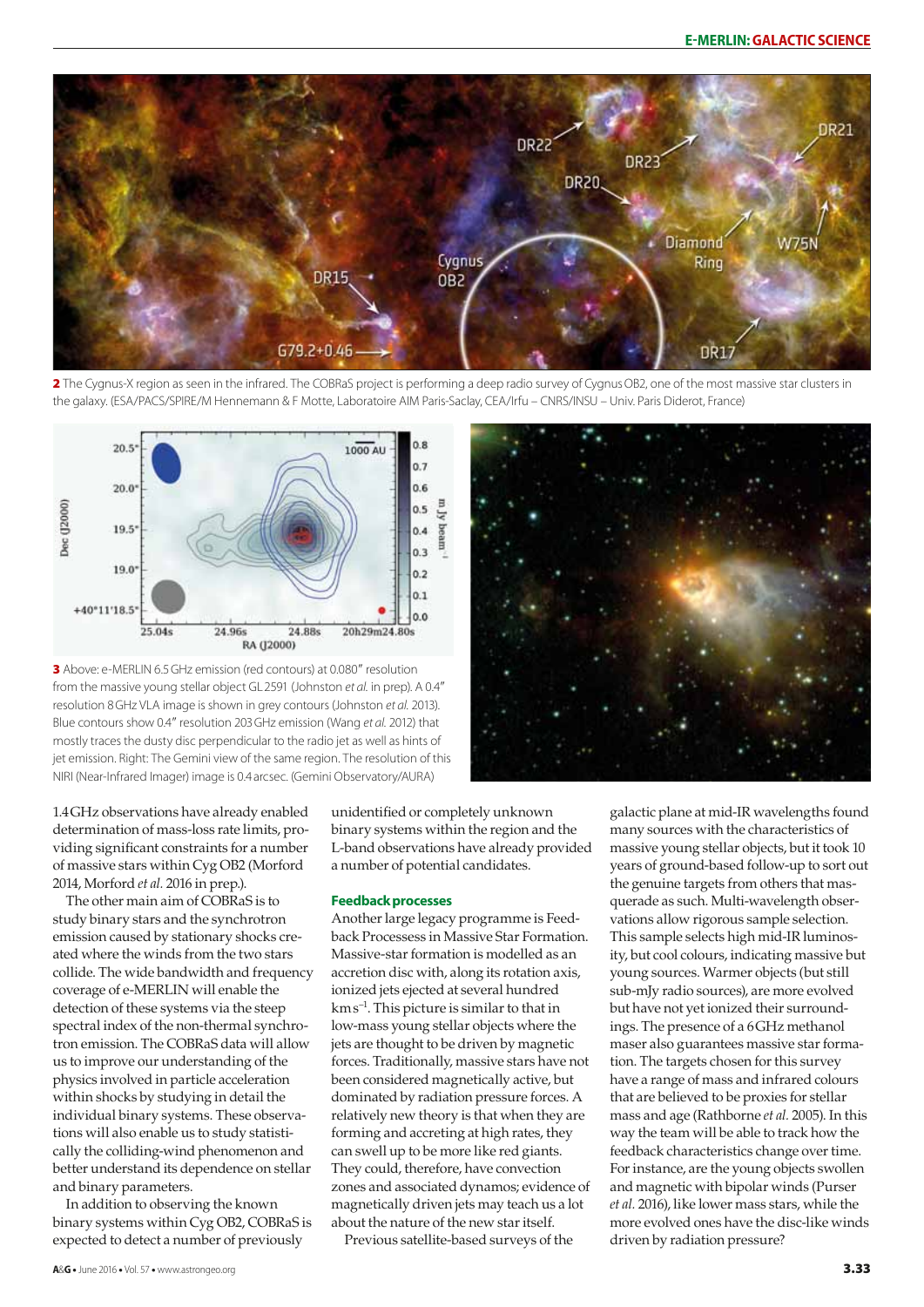#### **E-MERLIN: GALACTIC SCIENCE**

e-MERLIN provides the highest resolution while remaining sensitive enough to be able to detect the thermal bremsstrahlung radiation that these jets and winds emit. The survey has begun and the team plans to observe 75 targets in all. One early result concerns the jet in GL2591, a massive young stellar object that is one of the most luminous targets (figure 3). VLA data had previously shown that this object has a jet; e-MERLIN data show details at five times higher resolution, allowing the researchers to examine the base of the jet where it is driven and collimated.

The sample spans a range of evolutionary stages from sources deeply embedded in infrared-dark clouds to massive young stellar objects that are bright in the mid-IR. Deep continuum imaging will determine when magnetically driven jets turn on, when they give way to radiatively driven disc winds and over what mass range they operate. The survey will also examine how the ionizing radiation from the young star affects its surroundings. The stage at which the ionizing radiation first breaks out into a hyper-compact Hii region will determine its later density distribution and the physical processes that shape the gas. The team will also map the 3D magnetic field structure in some sources using methanol and excited OH maser polarization. Together these data will test both the physics of the feedback mechanisms and evolutionary models of massive-star formation.

#### **Building planets**

Once young stars begin to shine, their stellar winds start to clear away the remnants of the surrounding cloud of gas and dust from which they formed. Lingering material in circumstellar discs eventually leads to the formation of planetary systems.

Imaging faint Earth-like planets around much brighter Sun-like stars is difficult, but an enticing, if distant, prospect. In order to better understand the development of our own solar system and the prospects for life in the wider universe, it is important to understand how planets form, whether terrestrial planets are common and if it is likely that suitable conditions for life exist beyond the Earth. Since the 1990s, astronomers have found stellar discs of gas and dust, and tracked almost 2000 fully formed planets, but the intermediate stages of planetary formation are harder to detect.

It seems that Earth-like planets form as small orbiting solid particles – dust – bind together, building rocks that collide and ultimately merge to form planetary cores. Like all warm objects, the pebbles emit radiation as heat, detectable at infrared and radio wavelengths. Detecting these faint signals requires both good sensitivity and high resolution, making e-MERLIN ideal.



4 Left: An artist's impression of the belt of centimetre-sized rocks – pebbles – in orbit around the star DGTauri. The inset is a close-up view of a section of the belt. (J Ilee, adapted from original work by ESO/L Calçada/M Kornmesser, ALMA [ESO/NAOJ/NRAO]/L Calçada [ESO]).

Right: An e-MERLIN map of the star DGTauri. The yellow and red areas show what is thought to be a ring of pebble-sized clumps in orbit around the star. (J Greaves/A Richards/JCBA)

Building-Blocks, a legacy e-MERLIN survey) is an ultra-deep continuum survey of the circumstellar discs. PEBBLeS homes in on discs predicted to be the most conducive to planet formation: those around Sun-like stars with long lifetimes where planets could form in the habitable zone and survive long enough for life to evolve. Imaging the thermal emission from pebble-sized dust grains will show where and when planet-core growth is proceeding, and identify accreting protoplanets. The aim

is to determine which types of young star are forming pebbles and so have the best prospects for making planets.

**"Observations at 5GHz are sensitive to particles a few centimetres across"**

 $\bullet\bullet\bullet\bullet$ 

emission of gamma-rays and its aspherical morphology, observed by other telescopes including the JVLA and the EVN.

A model proposed by Chomiuk *et al.* (2014) suggests ejecta that consist of two components moving in perpendicular directions; a slower-moving equatorial component driven by orbital energy transferred from the binary system, and a faster-moving component emanating primarily from the poles of the white dwarf and driven by winds on the white dwarf surface. In radio data, the faster component would dominate images first, before becoming optically thin and leaving the slower equatorial component visible.

that this gamma-ray emission came from a classical nova explosion (Cheung *et al.*  2012), a binary star system consisting of a white dwarf and a Sun-like star undergoing

Multi-frequency observations of V959Mon with the JVLA between June and September 2012 revealed dramatic

sporadic outbursts.

Early e-MERLIN observations of V959Mon appear to show an east–west elongation in the ejecta morphology (figures 5a and 5b). Subsequent observations show that the ejecta are now elongated in the north–south direction (figure 5c). V959Mon's angle of inclination is 82° (Ribeiro *et al.* 2013), meaning that the orbital plane of the binary system is aligned almost north–south in the plane of the sky. The change observed in orientation of V959Mon's morphology is in agreement with the predictions of Chomiuk *et al*. (2014), suggesting that the data show both the fast equatorial jet – running east–west – and the slower emission from the disc. To date there

## The PEBBLeS project (Planet Earth

brightening and a spectrum that steepened with increasing frequency (Chomiuk *et al.* 2014). V959Mon exhibits several traits that are contrary to the standard models of mass ejection from novae, for example the . . . . . . . . . .

Observations at 5GHz

are providing the required resolution while remaining sensitive to particles a few centimetres across. Early observations of the star DGTauri, just 2.5million years old and 450light years away, showed a faint glow characteristic of rocks in orbit around the newly formed star (figure 4). The resolution of e-MERLIN at 5GHz allowed the team to image a region as small as the orbit of Jupiter around the Sun, finding a belt of pebbles strung along an orbit like Jupiter's – just where they are needed if a planet is to grow in the next few million years. Having an accurate idea of the location and amount of the centimetresized material in the disc will bring us closer to a consistent picture of how planets form – and answer questions about the origin of planet Earth.

#### **Radio transients**

Studies of the stellar life-cycle are not restricted to large surveys, of course, and many individual objects have been observed with the upgraded system. One such source is V959Mon (also known as Nova Mon 2012), first detected by the Fermi Large Area Telescope in June 2012 as a gamma-ray transient. Later optical observations showed